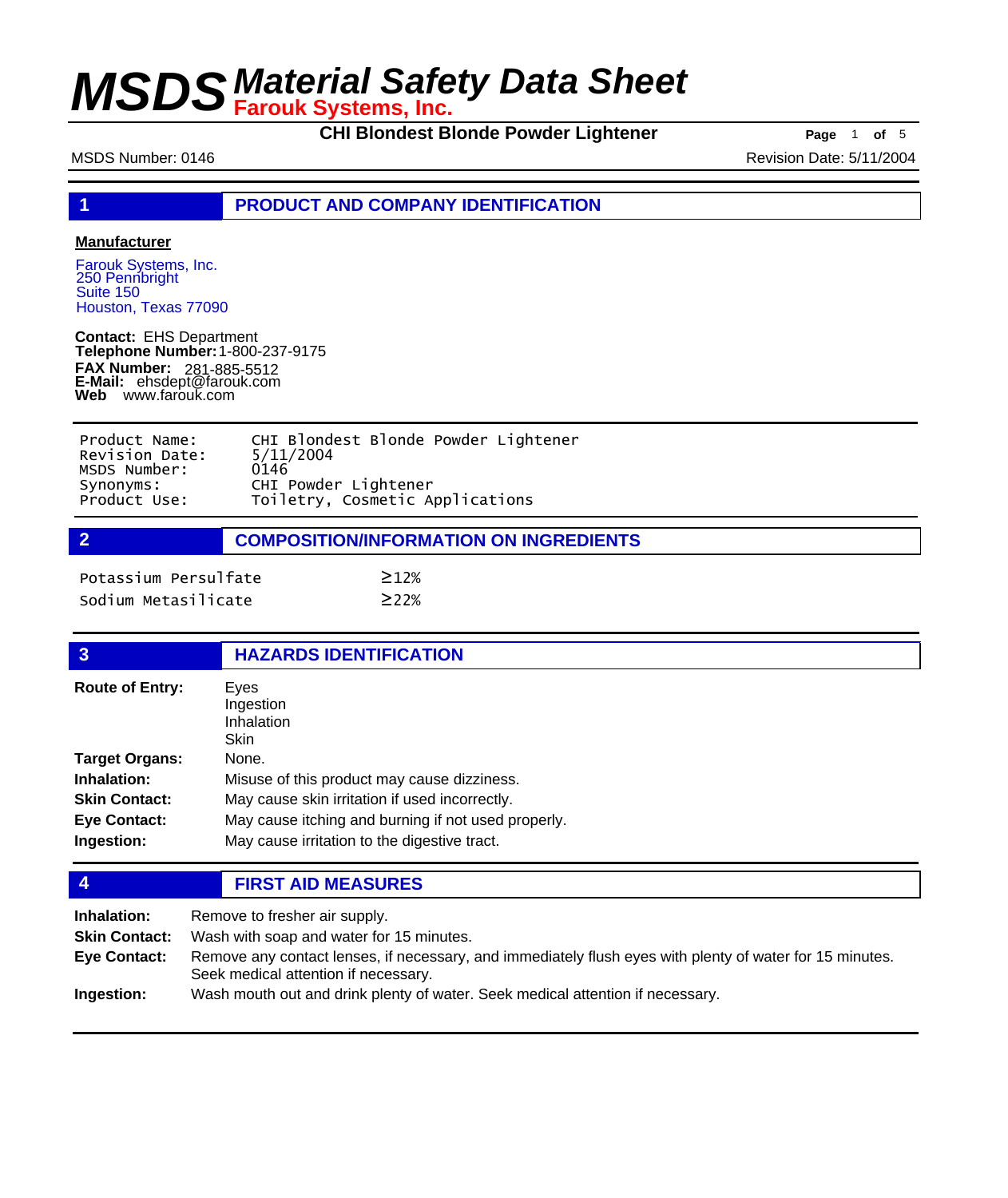**CHI Blondest Blonde Powder Lightener Page** 2 of 5

MSDS Number: 0146 Revision Date: 5/11/2004

#### **5 FIRE FIGHTING MEASURES**

FLASHPOINT AND METHOD: Not applicable. FLAMMABLE LIQUIDS: Not available. AUTO IGNITION TEMP: None. FLAMMABLE CLASS: None. BURNING RATE OF SOLID: Not available GENERAL HAZARDS: Evacuate personnel downwind of fire to avoid inhalation of fumes and smoke. EXTINGUISHING METHODS: Chemical type foam, Dry Chemical, Water Fog HAZARDOUS COMBUSTION PRODUCTS: None. FIRE FIGHTING PROCEDURES: This product is not flammable.However, hazardous decomposition and combustion products may be formed in a fire situation. Cool exposed containers with water spray to prevent overheating.

FIRE FIGHTING EQUIPMENT: Respiratory and eye protection are required for fire fighting personnel. Full protective equipment (Bunker Gear) and self contained breathing apparatus (SCBA) should be used for all indoor fires and significant outdoor fires. For small outdoor fires, which may be easily extinguished with a portable fire extinguisher, use of a SCBA may not be needed.

### **6 ACCIDENTAL RELEASE MEASURES**

SMALL SPILL: When a spill occurs, use absorbent material on the substance. Dispose of the material according to all local, state and federal regulations. Always use an absorbent material when cleaning up a spill.

ENVIRONMENTAL PRECAUTIONS: Avoid run-off or release into sewers, stormdrains and waterways.

GENERAL PRECAUTIONS: Remove containers away from flammable materials.

#### **7 HANDLING AND STORAGE** Use appropriate personal protective equipment as specified in Section 8. Handle in a manner consistent with good household/personal techniques and practices. **Handling Precautions:** Keep containers/bottles securely sealed when not in use. Store in cool/dry conditions that do not exceed room temperature. Try to store product in temperatures between 40°F to 90° F. **Storage Requirements:**

#### **8 EXPOSURE CONTROLS/PERSONAL PROTECTION**

These recommendations provide general guideance for handling this product safely. Because specific use conditions may vary, safety procedures should be developed for each specific application of this product. When developing procedures, always consider potential waste, disposal and personal safety issues. **Engineering Controls:** EYES AND FACE: For reasonable foreseeable uses of this product, eye and face protection is not required. SKIN: For reasonable foreseeable uses of this product, skin protection is not required. RESPIRATORY: For reasonable foreseeable uses of this product, respiratory protection is not required. **Protective Equipment:** EXPOSURE GUIDELINES: Overexposure is unlikely. Since all parameters cannot be foreseen, the use of engineering controls to reduce exposure may be necessary.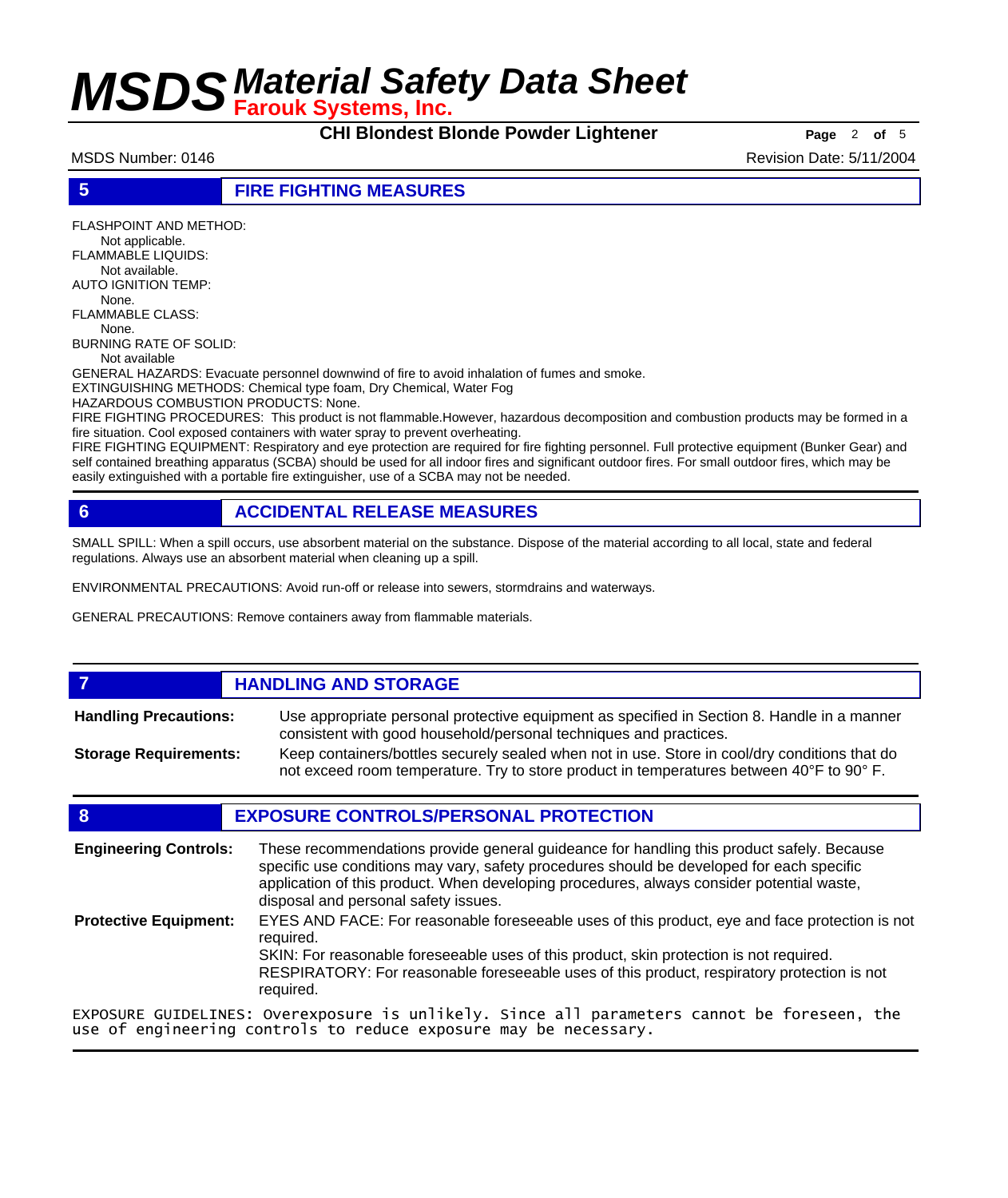**CHI Blondest Blonde Powder Lightener Page** 3 of 5

MSDS Number: 0146 Revision Date: 5/11/2004

### **9 PHYSICAL AND CHEMICAL PROPERTIES**

**Appearance:** Pale, purple powder **Physical State:** Powder **Odor:** Pleasant grape fragrance **pH:** 10.5 - 11.5 **Vapor Pressure:** N/A **Vapor Density:** N/A

### **Boiling Point:** N/A **Freezing/Melting Pt.:** N/A **Solubility:** Soluble in water. **Spec Grav./Density:** N/A

| 10                                    | <b>STABILITY AND REACTIVITY</b> |                                                                               |
|---------------------------------------|---------------------------------|-------------------------------------------------------------------------------|
| <b>Stability:</b>                     |                                 | YES.                                                                          |
| <b>Conditions to avoid:</b>           |                                 | None.                                                                         |
| Materials to avoid (incompatability): |                                 | Keep away from strong acids, reducing chemicals and heavy metals.             |
|                                       |                                 | Hazardous Decomposition products: Releases oxygen which may intensify a fire. |
| <b>Hazardous Polymerization:</b>      |                                 | Will Not Occur.                                                               |

#### **11 TOXICOLOGICAL INFORMATION**

ACUTE: DERMAL LD50: Not available. ORAL LD50: Not available. INHALATION LC50: Not available. EYE EFFECTS: This product may cause irritation to eyes if not used under normal conditions. TARGET ORGANS: NONE. SENSITIZATIONS: Not available. CARCINOGENICITY: IARC: Listed by IARC - No. NTP: Listed by NTP - No. OSHA: Listed by OSHA - No.

MUTAGENICITY: Not available. REPRODUCTIVE EFFECTS: None. TERATOGENIC EFFECTS: Not available.

#### **12 ECOLOGICAL INFORMATION**

ENVIRONMENTAL DATA: Not available. ECOTOXICOLOGICAL INFO: Not available. DISTRIBUTION: Not available. CHEMICAL FATE INFO: Not available.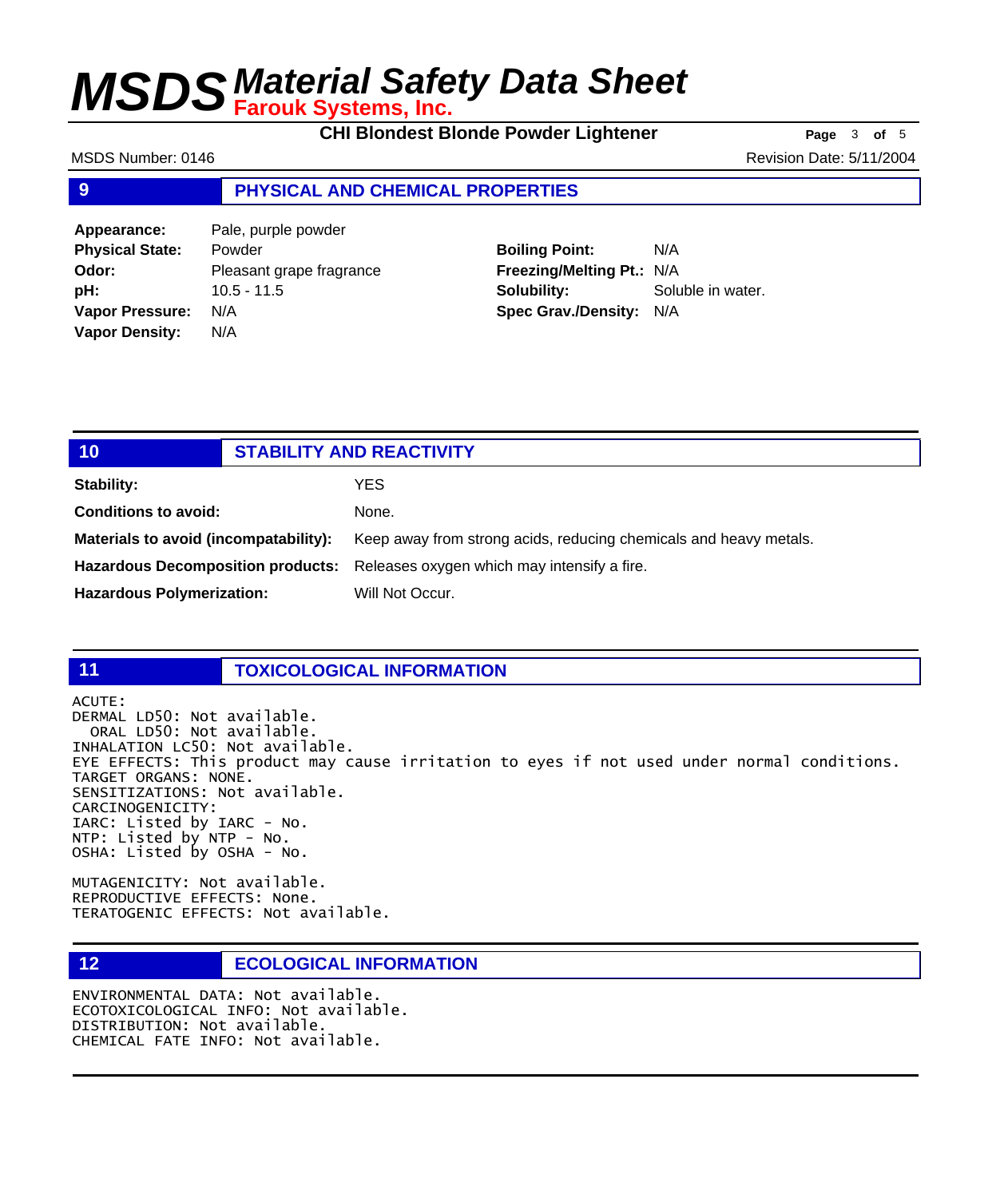**CHI Blondest Blonde Powder Lightener Page** 4 **of** 5

MSDS Number: 0146 Revision Date: 5/11/2004

#### **13 DISPOSAL CONSIDERATIONS**

US EPA Waste Number and Descriptions:

DISPOSAL METHOD: Controlled release of diluted product into a biological wastewater treatment plant. COMPONENT WASTE NUMBER: No EPA Waste Numbers are applicable for this product's components. DISPOSAL INSTRUCTIONS: Dispose of waste material according to local, state and federal rules and regulations.

**14 TRANSPORT INFORMATION**

This product is regulated as a hazardous material by the United States (DOT) or Canadian (TDG) transportation regulations.

DOT CLASSIFICATION: Shipping Name: Consumer Commodity Class: ORM-D

IMDG CLASSIFICATION: Shipping Name: Potassium Persulphate - UN1492, PG III Class: 5.1 - Oxidizer

IATA CLASSIFICATION: Shipping Name: Potassium Persulphate - UN1492, PG III Class: 5.1 - Oxidizer Pkg Inst - Y516

1-800-424-9300 1-703-527-3887 CHEMTREC

Outside the United States

### **15 REGULATORY INFORMATION**

UNITED STATES: SARA TITLE III (Superfund Amendments and Reauthorization Act) 311/312 HAZARD CATEGORIES Fire: No. Pressure Generating: No. Reactivity: No. Acute: No. 313 REPORTABLE INGREDIENTS: Not applicable. TITLE III NOTES: None. CERCLA(Comprehensive Response, Compensation, and Liability Act) CERCLA RQ: None. TSCA(Toxic Substance Release Act) TSCA REGULATORY: All ingredients are listed in the TSCA Inventory.

CANADA: WHMIS(WORKER HAZARDOUS MATERIAL INFORMATION SYSTEM) This product is WHMIS controlled. CANADIAN INGREDIENT DISCLOSURE LIST: Sodium Metasilicate. CANADIAN ENVIRONMENTAL PROTECTION ACT: All intentional ingredients are listed on the DSL(Domestic Substance List).

EUROPEAN COMMUNITY: EU REGULATORY: All intentional ingredients are listed on the European's EINECS Inventory. STATE REGULATIONS: Not available. LOCAL REGULATIONS: Not available.